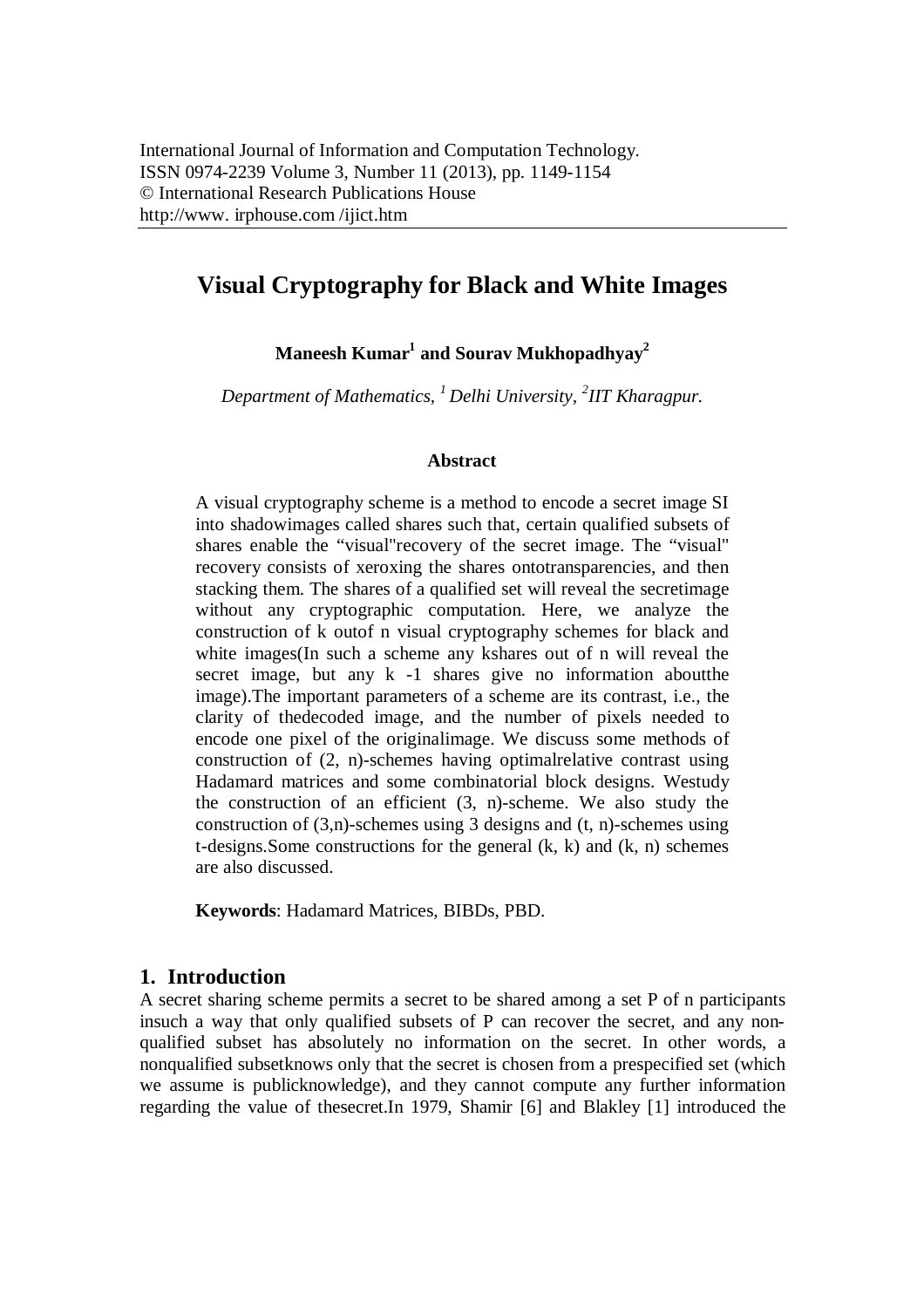concept of a *threshold scheme*A. (*k, n*) threshold scheme is a method whereby *n* pieces of information of the secret key*K*, called *shares* are distributed to *n* participants so that the secret key cannot bereconstructed from the knowledge of fewer than *k* shares.In 1994, Naor and Shamir (1995) proposed a new type of cryptographic scheme,which can decode secret images without any cryptographic computations. The basicmodel consists of a printed page of cipher text (which can be sent by mail or faxed) and aprinted transparency (which serves as a secret key). Each one of them isindistinguishable, but placing the transparency with the key over the page with the ciphertext can reveal the original text. The remarkable feature of this scheme is that the secretcan be decoded directly by the human visual system; hence it can be called visualcryptography scheme. This basic model can be extended into the *k* out of *n* secret sharingproblem; that is, given a secret message, one can generate *n* transparencies (socalledshares), and the original message is visible if at least *k* of them are stacked together buttotally invisible or unanalyzable if fewer than *k* transparencies are stacked together.A VCS is mainly applied to a binary image containing a collection of black andwhite pixels, each of which is handled separately. Each pixel of the binary image isencoded into *m* black and white sub pixels, which are printed in close proximity to eachother so that the human visual system averages their individual black/white contributions.Figure1.1 is an illustration of (2, 2)-threshold VCS. The encryption rules specify that apixel is encoded into two sub pixels composing of one black and one white on each share.

| Pixel of secret<br>Image | Encryption rules |         | The stacked | Probability |
|--------------------------|------------------|---------|-------------|-------------|
|                          | Share#1          | Share#2 | results     |             |
|                          |                  |         |             | $P = 0.5$   |
|                          |                  |         |             | $P = 0.5$   |
|                          |                  |         |             | $P = 0.5$   |
|                          |                  |         |             | $P = 0.5$   |

**Figure 1.1**: An (2, 2)-threshold VCS.

#### **2. (2, N) - Threshold VCS**

In this chapter, we consider only  $(2, n)$ -threshold VCSs for black and white images. In[2], Naor and Shamir first proposed a (2*, n*)-threshold VCS for black and white images.They constructed the 2 out of *n* visual secret sharing scheme by considering the two  $n \times n$  basis matrices *S*<sup>0</sup> and *S*<sup>1</sup> given as follows.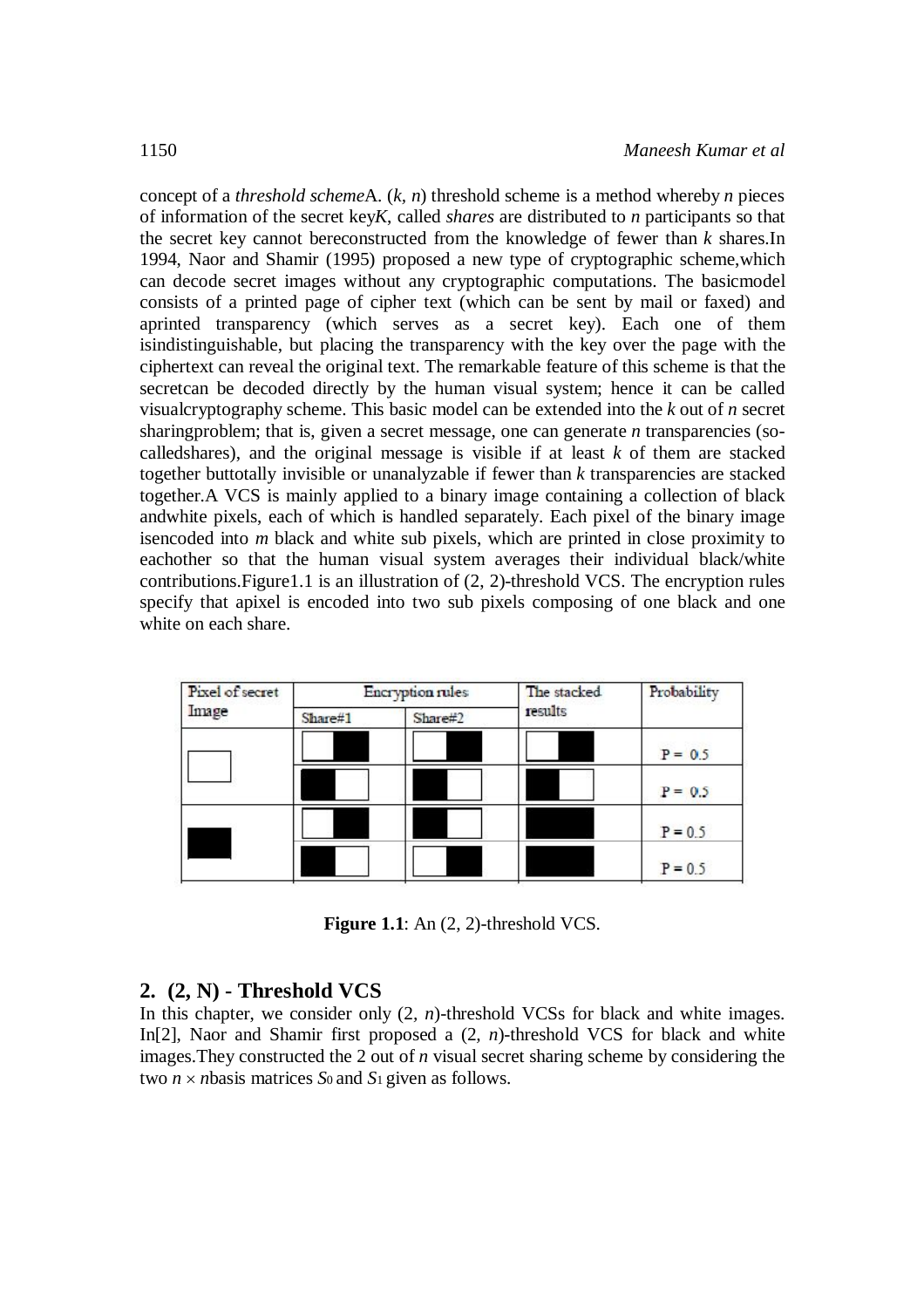$S^0 = \begin{bmatrix} 1 & 0 & 0 & . & . & 0 \\ 1 & 0 & 0 & . & . & 0 \\ . & . & . & . & . & . \\ . & . & . & . & . & . \\ 1 & 0 & 0 & . & . & 0 \\ \end{bmatrix} \qquad \qquad S^1 = \begin{bmatrix} 1 & 0 & 0 & . & . & 0 \\ 1 & 0 & 0 & . & . & 0 \\ . & . & . & . & . & . \\ . & . & . & . & . & . \\ . & . & . & . & . & . \\ 1 & 0 & 0 & . & . & 0 \\ \end{bmatrix}$ 

*S*0 is a Boolean matrix whose first column comprises of 1's and whose remaining entriesare 0' s. *S*1 is simply the identity matrix of dimension *n*.When we encrypt a white pixel, we apply a random permutation to the columns of*S*0 to obtain matrix *T*. We then distribute row *i* of *T* to participant *i*. To encrypt a blackpixel, we apply permutation to *S*1. A single share of a black or white pixel consists of arandomly placed black sub pixel and *n -*1 white sub pixels. Two shares of a white pixelhave a combined Hamming weight of 1, whereas any two of a black pixel have a combined Hamming weight of 2, which looks darker. The visual difference between thetwo cases becomes clearer as we stack additional transparencies.

# **3. An Example Implementation of a (2***,* **2)-Threshold VCS**

The basis matrices used here are



**Figure 3.2**: Share 1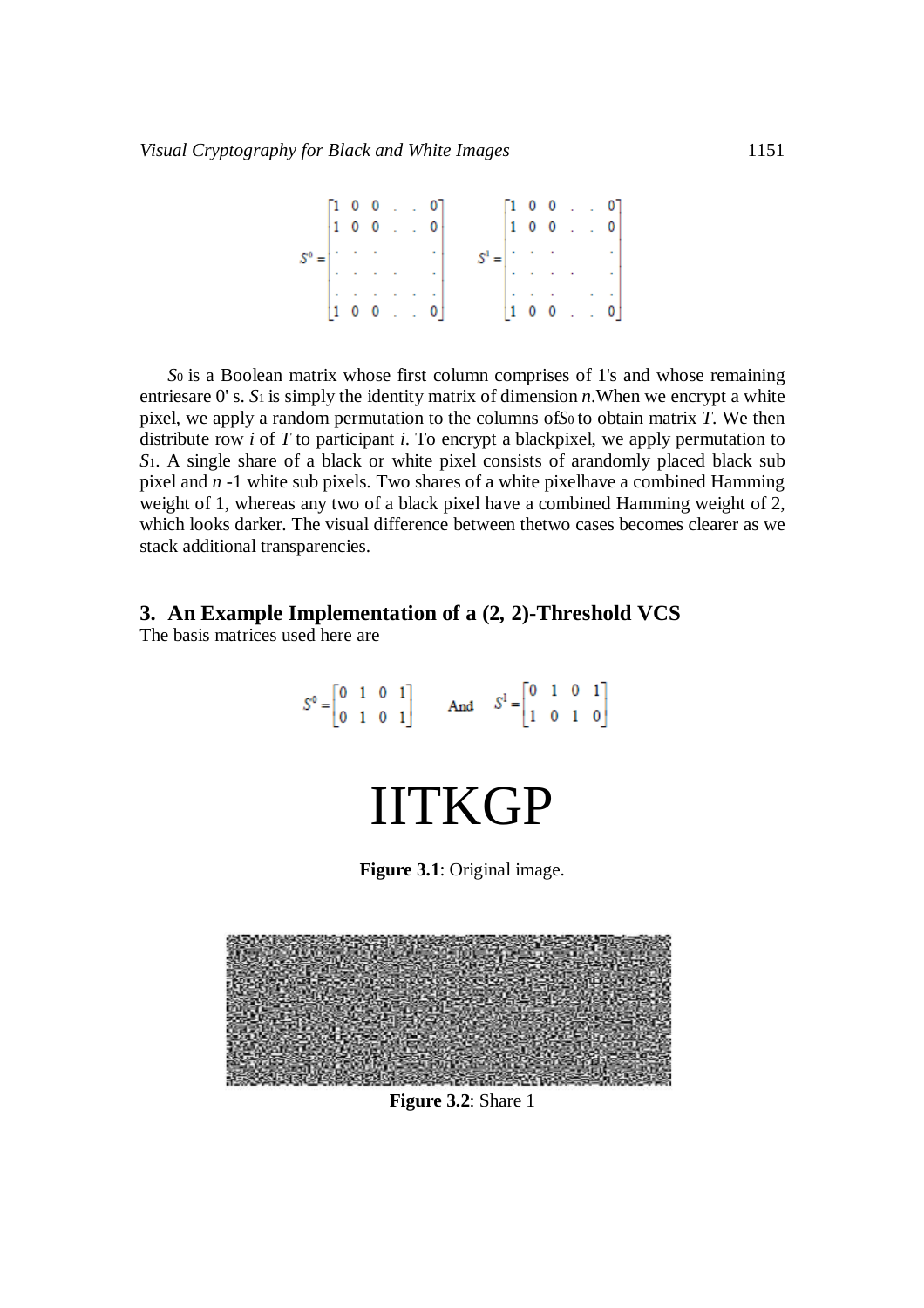

**Figure 3.3**: Share 2.



**Figure 3.4**: Superimposition of Share 1 and Share 2.

#### **4. A Construction of (3***, N***)-Threshold VCS**

The following scheme gives a 3 out of *n* scheme for an arbitrary  $n \geq 3$ . Let *B* be a black  $n \times (n-2)$  matrix which contains only 1' s, and let *I* be the  $n \times n$  identity matrix whichcontains 1's on the diagonal and 0's, elsewhere. Then  $S_1$  is the  $n \times (2n-2)$  matrix obtainedby concatenating *B* and *I*. And *S*0 is the complement of the matrix *S*1.

### **5. Construction of (***K, K***)-threshold VCS**

In [2], a *k* out of *k* visual cryptography scheme with pixel expansion  $2k - 1$  is described.Theauthors proved that the construction is optimal in that any *k* out of *k*  scheme must useat least 2*k -*1 pixels.The basis matrices are constructed as follows. *S*1 is the  $k \times 2k - 1$  matrix whose columns are all boolean *n*-vectors having an odd number of `1's, and *S*<sup>0</sup> is the  $k \times 2k$ -1matrix whose columns are all boolean *n*-vectors having an even number of `1's.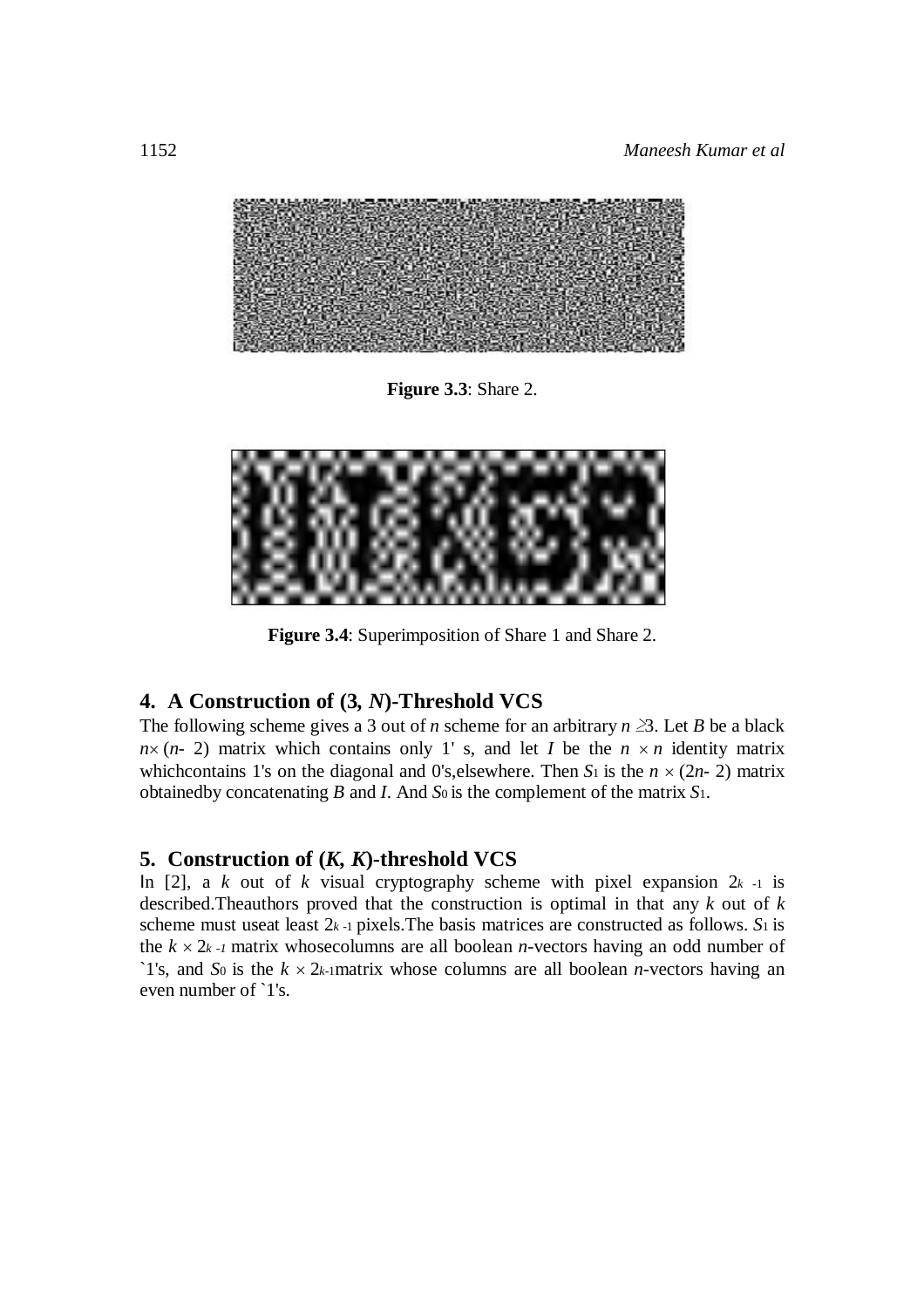#### **6. Construction of (***K, N***)-threshold VCS When** *K* **Divides** *N*

In this section, we describe a construction for  $(k, n)$ -threshold VCS which is given in [5], for the case when  $k \ln n$ . The result is generalized in the next section to any  $k$  and  $n, n$ *≥k*.They make use of an initial matrix which is defined below.

Let n, l, k be integers such that k |n. An initial matrix IM (n, l, k) in an  $nx$  lmatrix whose entries are elements of a ground set  $A = \{a_1, a_2, \ldots, a_k\}$ , in which the set of columns is equal to the set of vectors in which each element of A appearsk/ntimes.

#### **7. Construction of (***K, N***) VCS for any value of** *K* **and** *N*

In the previous section we had seen a construction for a  $(k, n)$ -threshold VCS when  $k$ 

*. To realize a*  $(k, n)$ *-threshold VCS for any values of the parameters*  $k$  *and*  $n$  *we* canconstruct, using the previous technique, a  $(k, no)$ -threshold VCS, where  $no \geq n$  is amultiple of k, and then consider only the first *n* rows of the basis matrices of this scheme. The scheme obtained in this way is a  $(k, n)$ -threshold VCS having the same parameters asthe (*k, n*0)-threshold VCS. The following theorem states the existence of a (*k, n*)-thresholdVCS for any value of *k* and *n*.

#### **8. Conclusion**

Visual Cryptography can be used to share a secret message among *k* participants, suchthat any *k -*1 participants can get no information about the secret message. In suchschemes, only *k* or more shares can reveal the secret. We presented the model of (*k, n*)-threshold Visual Cryptography Scheme. Westudied techniques to construct (2*, n*)-threshold VCS using Hadamard matrices and combinatorial structures such as BIBDs, PBDs. The techniques described give thresholdvisual cryptography schemes which are optimal with respect to relative contrast. Anefficient (3, *n*)-threshold VCS was discussed. A new construction of (3*, n*)-threshold VCSusing 3-design and (*t, n*) threshold VCS using *t*-design was also discussed. Someconstructions for general (*k, k*) and (*k, n*) schemes were studied.We implemented the schemes and it was observed 3 designs gives better relativecontrast and also observed that (*k, n*) secret sharing schemes are efficient for smallervalues of *k*. This is because, for large *k*, pixel expansion becomes too large and also the contrast of the reconstructed image is poor.For future, two Multi-pixel Encoding Methods based on the visual cryptographyscheme can be proposed. The main purpose of the proposed method is to solve theproblem of pixel expansion and generate smooth-looking decoded images. For each time,we simultaneously encode *m* pixels, called an encryption sequence, on the secret imageinto *m* pixels on the share. Hence the size of the decoded image is the same as that of the secret image.Thus the proposed method holds immense potential in becoming a better sharing technique in visual cryptography scheme by efficiently using the memory space during decoding process.